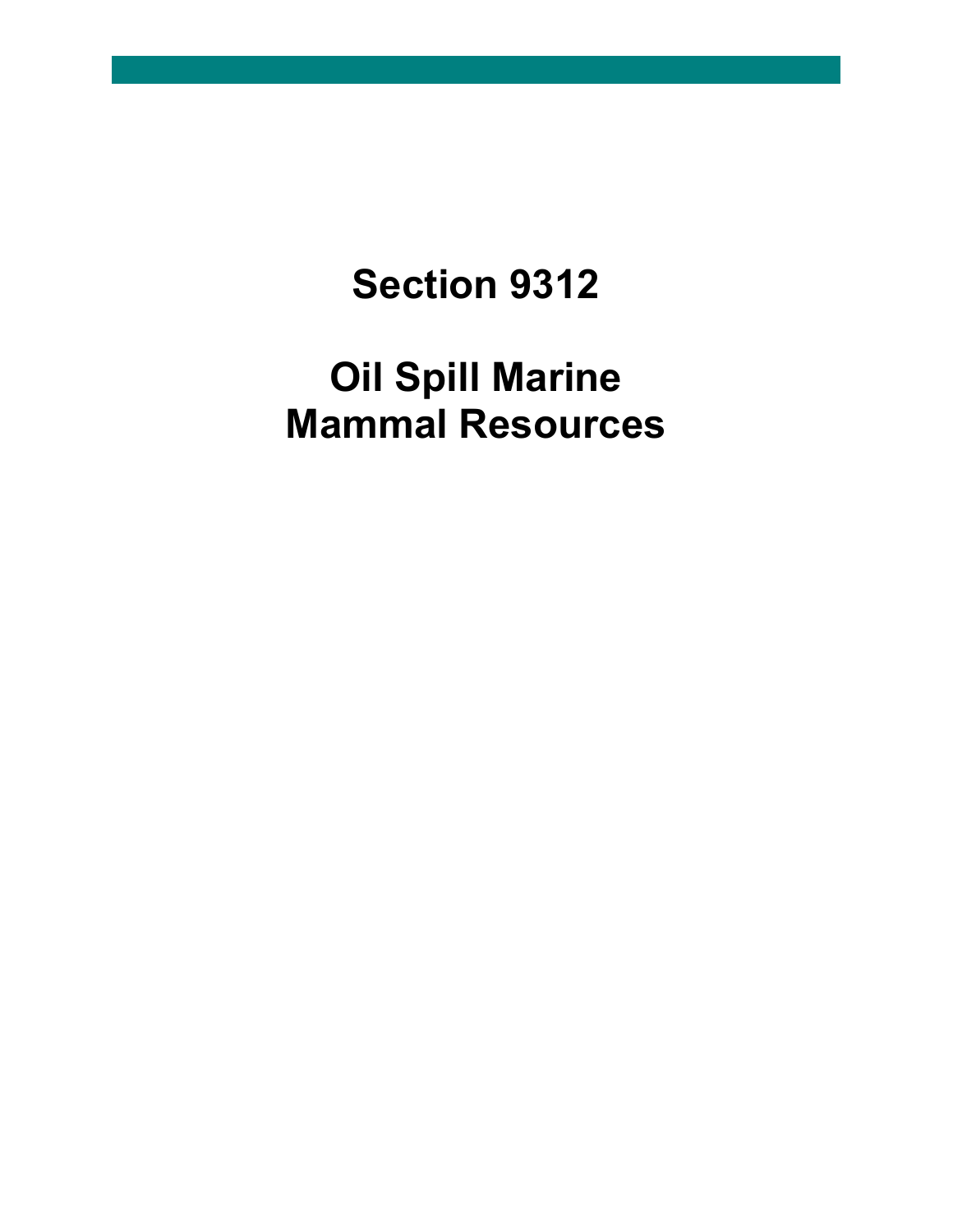

#### **Section Page**

| 9312 |        |                                                               |  |
|------|--------|---------------------------------------------------------------|--|
|      | 9312.1 |                                                               |  |
|      | 9312.2 | Regional Marine Mammal Stranding Network Members that are     |  |
|      |        |                                                               |  |
|      | 9312.3 | Groups That Have Marine Mammal Handling Experience  9312-4    |  |
|      | 9312.4 | Resources Available for Capturing or Deterring Marine Mammals |  |
|      |        |                                                               |  |
|      | 9312.5 | Resources Available for Marine Mammal Rehabilitation  9312-7  |  |
|      | 9312.6 | Marine Mammal Veterinarians in the Northwest Region Available |  |
|      |        |                                                               |  |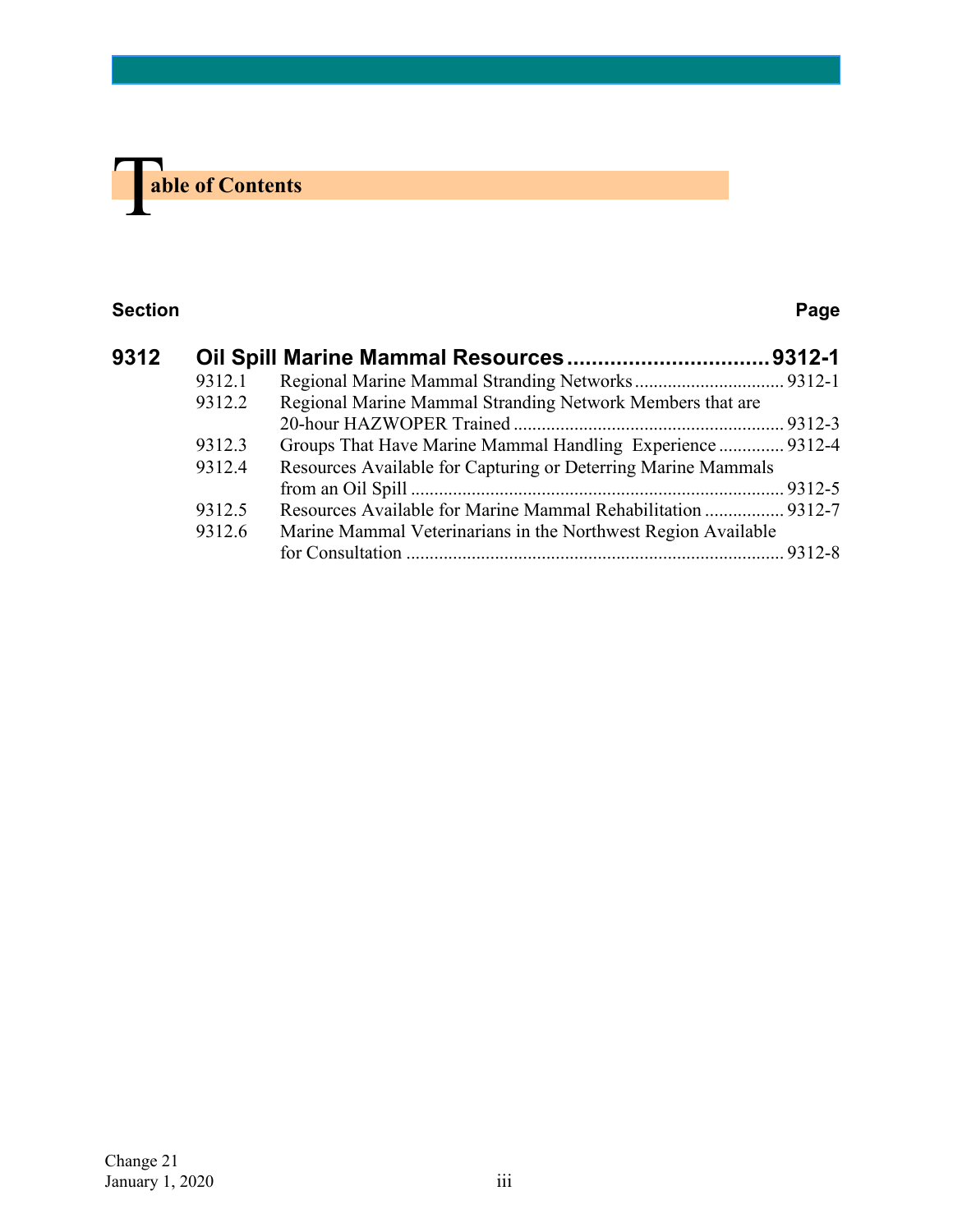<span id="page-2-0"></span>**9**

**3**

**1**

## <span id="page-2-1"></span>**Oil Spill Marine Mammal Resources**

These resource lists are provided for the use of the Wildlife Branch and NOAA after activation through the Incident Command structure.

#### <span id="page-2-2"></span>**9312.1 Regional Marine Mammal Stranding Networks Resource Phone Contact Person Location**

| <b>Resource</b>                                                                     | <u>Liinis</u><br><b>Number</b> | GUILLAUL FEISUIT                                                        | LOCALION                       |
|-------------------------------------------------------------------------------------|--------------------------------|-------------------------------------------------------------------------|--------------------------------|
| <b>Seal Sitters MMSN</b>                                                            | 206-905-7325                   | Robin Lindsey                                                           | West Seattle,<br>WA            |
| <b>Edmonds Seal</b><br><b>Sitters</b>                                               | 425-327-3336                   | <b>Susan Morrow</b>                                                     | Edmonds,<br>WA                 |
| Washington<br>Department of Fish<br>and Wildlife<br>Marine Mammal<br>Investigations | 253-589-7235                   | Steve Jefferies,<br>Dyanna<br>Lambourn, Josh<br>Oliver                  | Lakewood,<br><b>WA</b>         |
| $MaST - High line$<br><b>Community College</b>                                      | 206-724-2687                   | Rus Higley, Dr.<br>Kaddee Lawrence                                      | Des Moines,<br>WA              |
| Cascadia Research<br>Collective                                                     | 360-791-9555                   | John<br>Calambokidis,<br>Jessie Huggins                                 | Olympia, WA                    |
| <b>Wolftown Rehab</b>                                                               | 206-463-9113                   | T Martino                                                               | Vashon<br>Island, WA           |
| East Jefferson Co.<br><b>MMSN</b>                                                   | 360-385-5582                   | Chrissy McLean                                                          | Port<br>Townsend,<br><b>WA</b> |
| Juan de Fuca<br><b>MMSN</b>                                                         | 360-928-0230                   | Rich Osborne                                                            | Joyce, WA                      |
| Makah Fisheries                                                                     | 360-645-3176                   | Jon Scordino,<br>Adrianne<br>Akmajian                                   | Neah Bay,<br><b>WA</b>         |
| <b>Central Puget Sound</b><br><b>MMSN</b>                                           | $1 - 866 - 672 -$<br>2638      | Susan Berta,<br>Sandy<br>Dubpernell, Matt<br>Klope, Stephanie<br>Norman | Whidbey<br>Island, WA          |

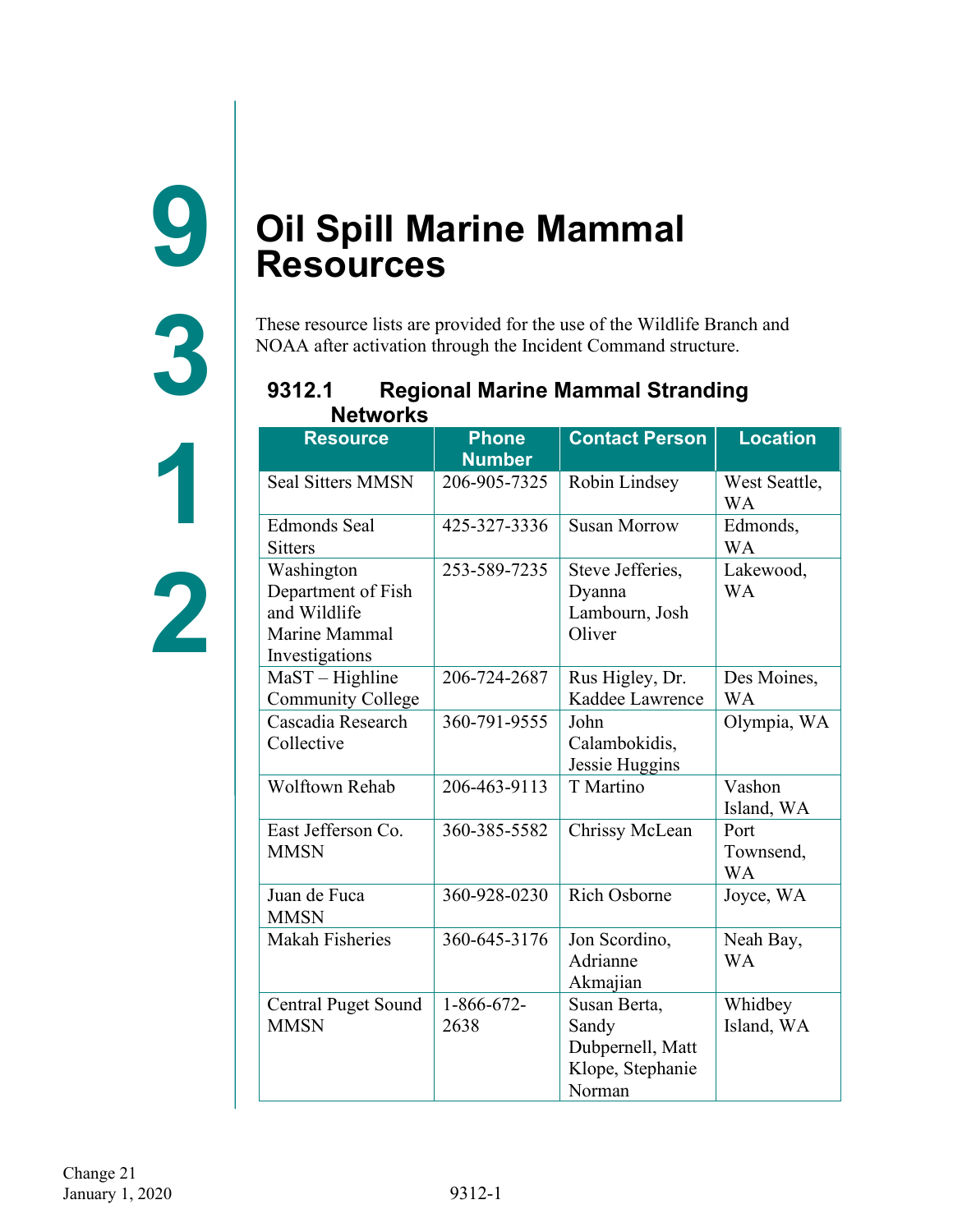| <b>Networks</b>                              |                               |                       |                 |  |  |
|----------------------------------------------|-------------------------------|-----------------------|-----------------|--|--|
| <b>Resource</b>                              | <b>Phone</b><br><b>Number</b> | <b>Contact Person</b> | <b>Location</b> |  |  |
| San Juan Co.                                 | $1 - 800 - 562 -$             | Patrick Charapata,    | Friday          |  |  |
| <b>MMSN</b>                                  | 8832                          | Joe Gaydos            | Harbor, WA      |  |  |
| <b>Whatcom MMSN</b>                          | 360-966-8845                  | Victoria Souze        | Bellingham,     |  |  |
|                                              |                               | Alysha Elsby          | <b>WA</b>       |  |  |
| <b>Portland State</b>                        | 503-738-6211                  | Dr. Deb Duffield,     | Portland, OR    |  |  |
| University                                   |                               | Dalin                 |                 |  |  |
|                                              |                               | D'Allesandro          |                 |  |  |
| Oregon State                                 | 541-270-6830                  | Jim Rice, Bruce       | Newport, OR     |  |  |
| <b>University Marine</b>                     |                               | Mate                  |                 |  |  |
| Mammal Program                               |                               |                       |                 |  |  |
| University of                                | $(541) 888 -$                 | Jan Hodder            | Charleston,     |  |  |
| Oregon/Oregon                                | 2581, ex. 215                 |                       | <b>OR</b>       |  |  |
| Institute of Marine                          |                               |                       |                 |  |  |
| <b>Biology</b>                               |                               |                       |                 |  |  |
| Key:                                         |                               |                       |                 |  |  |
| MMSN Marine Mammal Stranding Network         |                               |                       |                 |  |  |
| WA<br>Washington<br>Oregon<br>OR             |                               |                       |                 |  |  |
| MaST<br>Marine Science and Technology Center |                               |                       |                 |  |  |

# **9312.1 Regional Marine Mammal Stranding**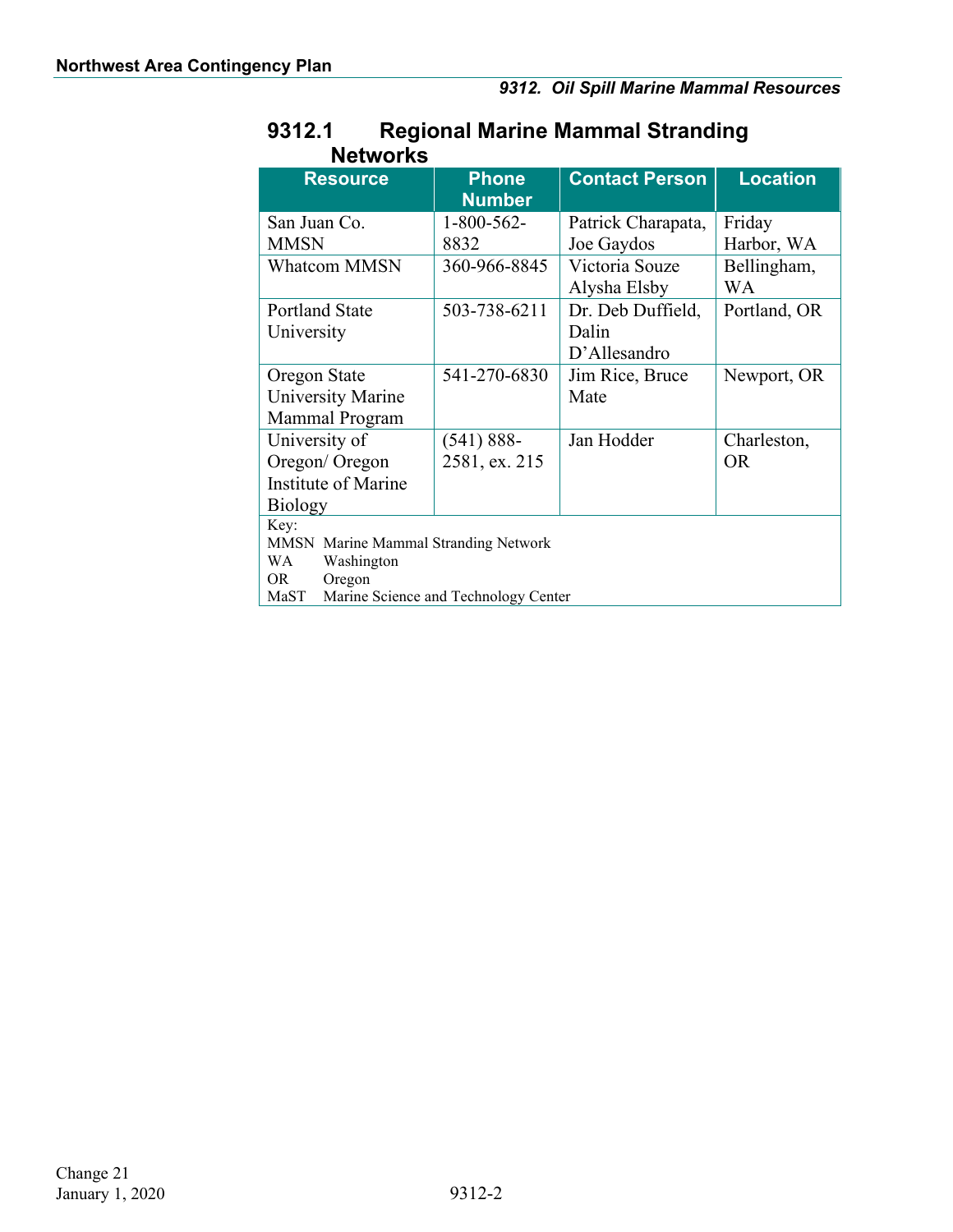### <span id="page-4-0"></span>**9312.2 Regional Marine Mammal Stranding Network Members that are 20-hour HAZWOPER Trained**

| <b>Name</b>                                               | <b>Organization</b>                                                          | Email                         |  |  |  |
|-----------------------------------------------------------|------------------------------------------------------------------------------|-------------------------------|--|--|--|
| <b>Bethany Diehl</b>                                      | Cascadia Research & WDFW                                                     | diehlb@u.washington.edu       |  |  |  |
|                                                           | <b>MMI</b>                                                                   |                               |  |  |  |
| Jessie Huggins                                            | Cascadia Research Collective                                                 | jhuggins@cascadiaresearch.org |  |  |  |
| Susan Berta                                               | <b>Central Puget Sound MMSN</b>                                              | susan@orcanetwork.org         |  |  |  |
| Richard Smith*                                            | East Jefferson Co. MMSN                                                      | judi richard@msn.com          |  |  |  |
|                                                           | Volunteer                                                                    |                               |  |  |  |
| Jon Scordino                                              | Makah Tribe                                                                  | mtcmmbiologist@centurytel.net |  |  |  |
| Kristin Wilkinson                                         | <b>NOAA Fisheries</b>                                                        | Kristin. Wilkinson@noaa.gov   |  |  |  |
| <b>Brent Norberg</b>                                      | <b>NOAA Fisheries</b>                                                        | Brent.Norberg@noaa.gov        |  |  |  |
| Hans Brubaker*                                            | NOAA Office for Law                                                          | Hans.Brubaker@noaa.gov        |  |  |  |
|                                                           | Enforcement                                                                  |                               |  |  |  |
| Maile Bliss                                               | <b>NOAA Office for Law</b>                                                   | Maile.Bliss@noaa.gov          |  |  |  |
|                                                           | Enforcement                                                                  |                               |  |  |  |
| Jim Rice                                                  | Oregon State University                                                      | Jim.Rice@oregonstate.edu      |  |  |  |
| Chrissy McLean                                            | Port Townsend Marine                                                         | $c$ mclean@ptmsc.org          |  |  |  |
|                                                           | <b>Science Center</b>                                                        |                               |  |  |  |
| Dalin                                                     | Portland State University                                                    | mesnookums@yahoo.com          |  |  |  |
| D'Alessandro                                              |                                                                              |                               |  |  |  |
| Casey Mclean                                              | San Juan Co. MMSN                                                            | kc725@hotmail.com             |  |  |  |
| Patrick Charapata                                         | San Juan Co. MMSN                                                            | patrick@whalemuseum.org       |  |  |  |
| Rachel Mayer                                              | Seattle Aquarium                                                             | RACHEL.MAYER@comcast.net      |  |  |  |
| Dyanna Lambourn                                           | <b>WDFW MMI</b>                                                              | lambodml@DFW.WA.GOV           |  |  |  |
| <b>Steve Jeffries</b>                                     | <b>WDFW MMI</b>                                                              | JEFFRSJJ@dfw.wa.gov           |  |  |  |
| Josh Oliver                                               | WDFW MMI                                                                     | oliverjso@yahoo.com           |  |  |  |
| Adrianne                                                  | Makah Tribe                                                                  | aakmajian@gmail.com           |  |  |  |
| Akmajian                                                  |                                                                              |                               |  |  |  |
| David Todd                                                | WDFW MMI Volunteer                                                           | davidtodd01@gmail.com         |  |  |  |
|                                                           |                                                                              |                               |  |  |  |
|                                                           |                                                                              |                               |  |  |  |
| Victoria Souze                                            | <b>Whatcom MMSN</b>                                                          | $vsouze56$ @gmail.com         |  |  |  |
| Nancy Brewster                                            | Whatcom MMSN                                                                 | Nancy.s.brewster@gmail.com    |  |  |  |
| Mike Massey                                               | <b>Whatcom MMSN</b>                                                          | Mike at wwu@hotmail.com       |  |  |  |
| Kelsey McLane                                             | <b>Whatcom MMSN</b>                                                          | Mclane.km@gmail.com           |  |  |  |
|                                                           |                                                                              |                               |  |  |  |
| Key:                                                      |                                                                              |                               |  |  |  |
| <b>HAZWOPER</b><br>MMI                                    | Hazardous Waste Operations and Emergency Response<br>Marine Mammal Institute |                               |  |  |  |
| <b>MMSN</b>                                               | Marine Mammal Stranding Network                                              |                               |  |  |  |
| Washington Department of Fish and Wildlife<br><b>WDFW</b> |                                                                              |                               |  |  |  |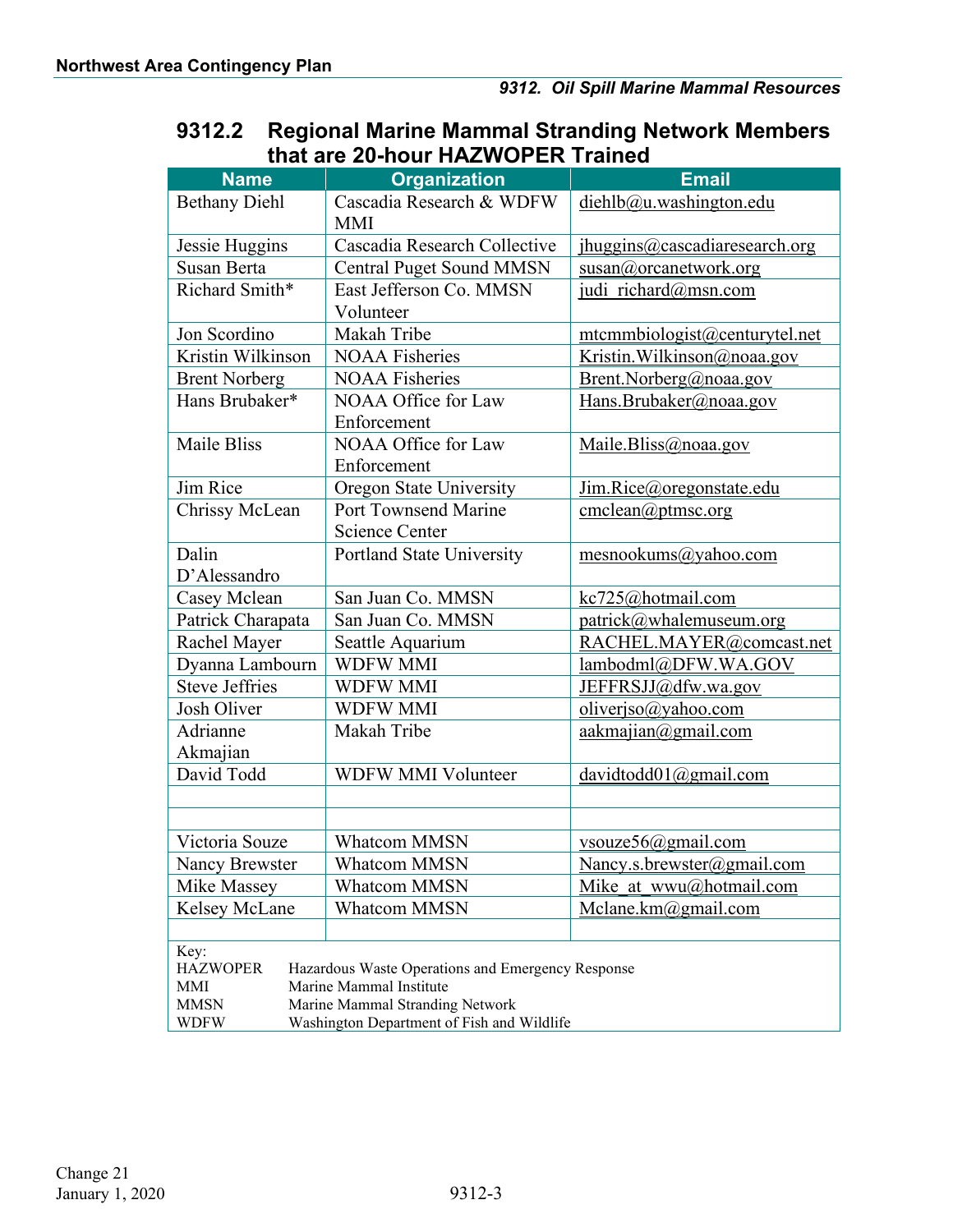### <span id="page-5-0"></span>**9312.3 Groups That Have Marine Mammal Handling Experience**

| <b>Resource</b>                              | <b>Species</b>              | <b>Contact</b>      |  |  |  |  |
|----------------------------------------------|-----------------------------|---------------------|--|--|--|--|
|                                              |                             | <b>Number</b>       |  |  |  |  |
| <b>Seal Sitters MMSN</b>                     | All Pinnipeds and Cetaceans | 206-905-7325        |  |  |  |  |
| <b>Edmonds Seal Sitters</b>                  | Harbor seal pups            | 425-327-3336        |  |  |  |  |
| Washington Department of Fish                | All Pinnipeds and Cetaceans | 253-589-7235        |  |  |  |  |
| and Wildlife Marine Mammal                   |                             |                     |  |  |  |  |
| Investigations                               |                             |                     |  |  |  |  |
| MaST - Highline Community                    | Harbor seal pups            | 206-724-2687        |  |  |  |  |
| College                                      |                             |                     |  |  |  |  |
| Cascadia Research Collective                 | All Pinnipeds and Cetaceans | 360-791-9555        |  |  |  |  |
| Wolftown Rehab                               | Harbor seal pups            | 206-463-9113        |  |  |  |  |
| East Jefferson Co. MMSN                      | Harbor seal pups            | 360-385-5582        |  |  |  |  |
| Juan de Fuca MMSN                            | All Pinnipeds and Cetaceans | 360-928-0230        |  |  |  |  |
| <b>Makah Fisheries</b>                       | All Pinnipeds and Cetaceans | 360-645-3176        |  |  |  |  |
| <b>Central Puget Sound MMSN</b>              | Harbor seal pups            | 1-866-672-2638      |  |  |  |  |
| San Juan Co. MMSN                            | Harbor seal pups            | 1-800-562-8832      |  |  |  |  |
| <b>Whatcom MMSN</b>                          | Harbor seal pups            | 360-966-8845        |  |  |  |  |
| Portland State University                    | All Pinnipeds and Cetaceans | 503-738-6211        |  |  |  |  |
| Oregon State University Marine               | All Pinnipeds and Cetaceans | 541-270-6830        |  |  |  |  |
| Mammal Program                               |                             |                     |  |  |  |  |
| University of Oregon/Oregon                  | All Pinnipeds and Small     | $(541) 888 - 2581,$ |  |  |  |  |
| Institute of Marine Biology                  | Cetaceans                   | ex. 215             |  |  |  |  |
| National Marine Mammal                       | All Pinnipeds and Small     | 206-526-4038        |  |  |  |  |
| Laboratory                                   | Cetaceans                   |                     |  |  |  |  |
| Alaska Fisheries Science Center              | All Pinnipeds and Small     | 206-526-4296        |  |  |  |  |
|                                              | Cetaceans                   |                     |  |  |  |  |
| Northwest Fisheries Science                  | All Pinnipeds and Small     | 206-860-3220        |  |  |  |  |
| Center                                       | Cetaceans                   |                     |  |  |  |  |
| Oregon Department of Fish and                | All Pinnipeds and Small     | 541-757-4186        |  |  |  |  |
| Wildlife                                     | Cetaceans                   | x242                |  |  |  |  |
| Key:                                         |                             |                     |  |  |  |  |
| MaST<br>Marine Science and Technology Center |                             |                     |  |  |  |  |
| MMSN Marine Mammal Stranding Network         |                             |                     |  |  |  |  |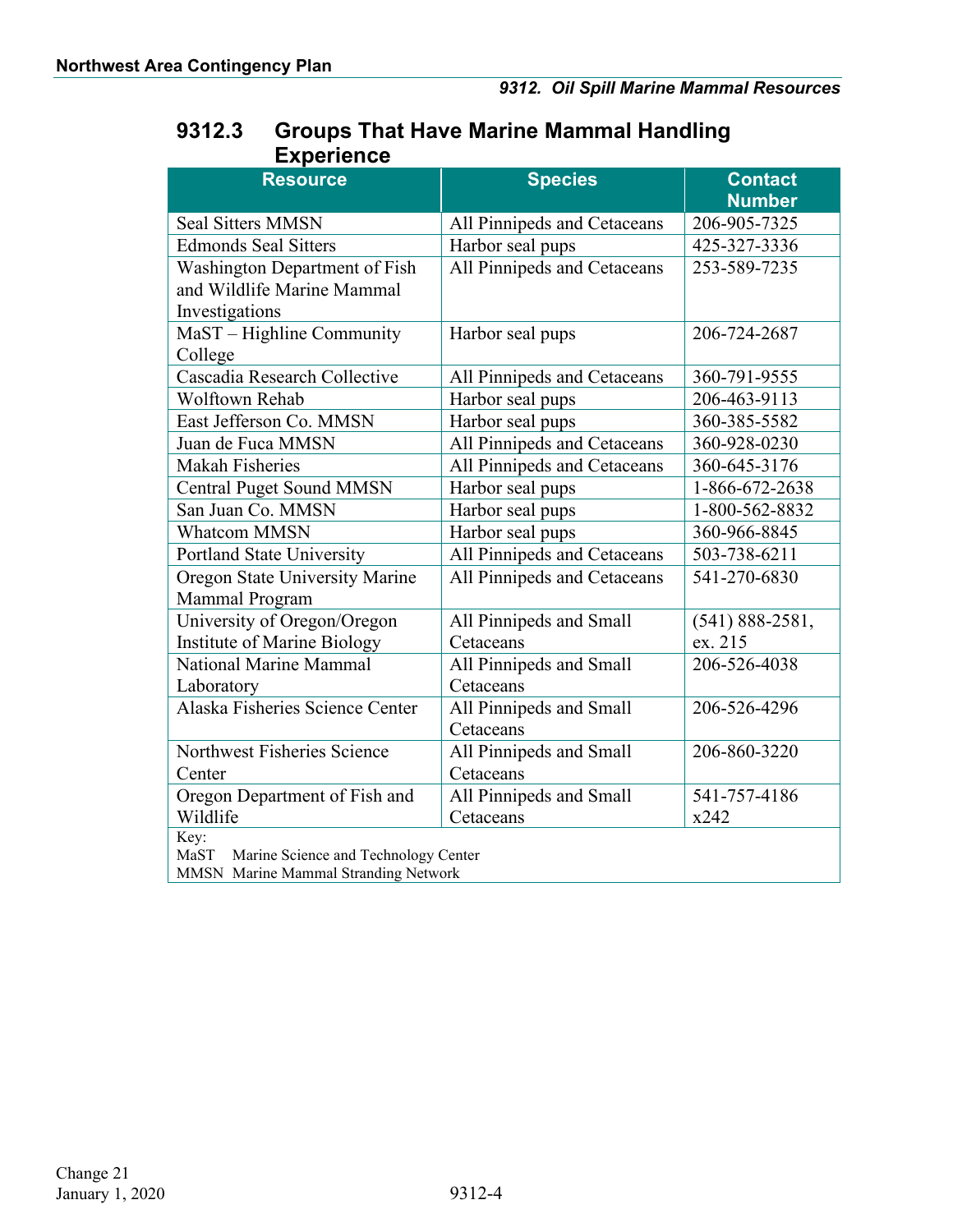#### <span id="page-6-0"></span>**9312.4 Resources Available for Capturing or Deterring Marine Mammals from an Oil Spill**

| <b>Resource</b>                   | <b>Organization</b>                       | <b>Location</b>                        | <b>Details</b>                                                       | <b>Contact Name</b> | <b>Contact</b><br><b>Number</b> |
|-----------------------------------|-------------------------------------------|----------------------------------------|----------------------------------------------------------------------|---------------------|---------------------------------|
| Hoop Nets                         | <b>WDFW MMI</b>                           | Lakewood,<br><b>WA</b>                 | $20+$ available                                                      | Dyanna Lambourn     | 253-589-7235                    |
|                                   | <b>OSU</b>                                | Newport, OR                            | $\mathbf{1}$                                                         | Jim Rice            | 541-270-6830                    |
|                                   | <b>Central Puget</b><br>Sound MMSN        | Whidbey<br>Island, WA                  | $\mathbf{1}$                                                         | Matt Klope          | 360-257-1468                    |
| <b>Boats</b>                      | <b>WDFW MMI</b>                           | Lakewood,<br><b>WA</b>                 | 2 Whalers,<br>16-foot<br>Glasply, 24-<br>foot Almar,<br>15-foot Lund | Dyanna Lambourn     | 253-589-7235                    |
|                                   | Cascadia<br>Research                      | Olympia, WA                            | 19-foot RHIB                                                         | John Calambokidis   | 360-943-7325                    |
|                                   | <b>OSU</b>                                | Newport, OR                            | 22-foot RHIB                                                         | Jim Rice            | 541-270-6830                    |
|                                   | Islands Oil<br>Spill<br>Association       | San Juan<br>Islands, WA                | 5 vessels                                                            | Julie Knight        | 360-378-5322                    |
|                                   | East Jefferson<br>Co. MMSN                | Port<br>Townsend,<br><b>WA</b>         | 1 vessel<br>available<br>through local<br>partners                   | Chrissy McLean      | 360-385-5582                    |
|                                   | Olympic Coast<br><b>NMS</b>               | Port Angeles,<br><b>WA</b>             | 18-foot RHIB<br>38-foot<br>Monohull                                  | Kevin Grant         | 360-457-6622<br>x15             |
|                                   | <b>Central Puget</b><br><b>Sound MMSN</b> | Whidbey<br>Island, WA                  | 2-4 vessels<br>available<br>through<br>volunteers                    | Susan Berta         | 360-678-3451                    |
|                                   | Makah Tribe                               | Neah Bay,<br><b>WA</b>                 | 22-foot RHIB                                                         | Jonathon Scordino   | 360-640-0959                    |
|                                   | San Juan Co.<br><b>MMSN</b>               | Friday<br>Harbor, WA                   | $21$ -foot<br>Munson                                                 | Patrick Charapata   | 360-472-1852                    |
|                                   | Sea Doc<br>Society                        | Orcas Island,<br><b>WA</b>             |                                                                      | Dr. Joe Gaydos      | 360-376-3910                    |
| Transfer<br>Cages                 | <b>WDFW MMI</b>                           | Lakewood,<br><b>WA</b>                 | 2 large sea<br>lion cages                                            | Dyanna Lambourn     | 253-589-7235                    |
| Squeeze<br>Cages                  | <b>WDFW</b>                               | Lakewood,<br>WA &<br>Bonneville<br>Dam | 2 large<br>squeeze cages                                             | Dyanna Lambourn     | 253-589-7235                    |
| Kennels for<br>small<br>pinnipeds | <b>Central Puget</b><br>Sound MMSN        | Whidbey<br>Island, WA                  | $2-4$ small                                                          | Susan Berta         | 360-678-3451                    |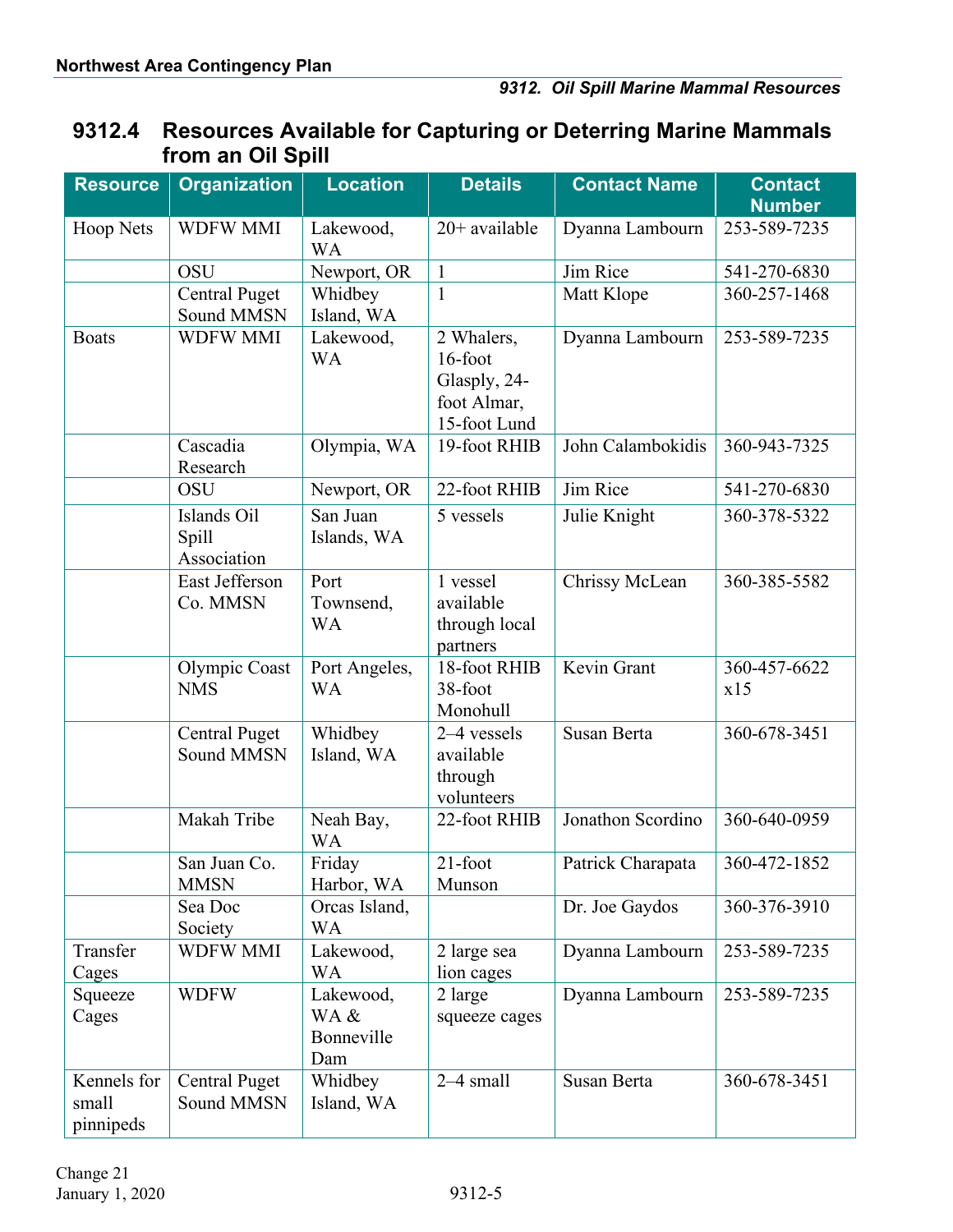#### **9312.4 Resources Available for Capturing or Deterring Marine Mammals from an Oil Spill**

| <b>Resource</b>                                                                                          | <b>Organization</b>                                                                                                                                                                                 | <b>Location</b>            | <b>Details</b>                                   | <b>Contact Name</b> | <b>Contact</b><br><b>Number</b> |
|----------------------------------------------------------------------------------------------------------|-----------------------------------------------------------------------------------------------------------------------------------------------------------------------------------------------------|----------------------------|--------------------------------------------------|---------------------|---------------------------------|
|                                                                                                          | Makah Tribe                                                                                                                                                                                         | Neah Bay,<br><b>WA</b>     | 1 large                                          | Jonathon Scordino   | 360-640-0959                    |
|                                                                                                          | Wolf Hollow                                                                                                                                                                                         | Friday<br>Harbor, WA       | Many carriers<br>of all sizes                    | Penny Harner        | 360-378-5000                    |
| Trailers for<br>Cages                                                                                    | <b>OCNMS</b>                                                                                                                                                                                        | Port Angeles,<br><b>WA</b> | Mid-size<br>utility trailer                      | Kevin Grant         | 360-457-6622<br>x15             |
|                                                                                                          | <b>WDFW MMI</b>                                                                                                                                                                                     | Lakewood,<br><b>WA</b>     | Utility trailer                                  | Dyanna Lambourn     | 253-589-7235                    |
| Trucks for<br>towing                                                                                     | <b>Central Puget</b><br><b>Sound MMSN</b>                                                                                                                                                           | Whidbey<br>Island, WA      | 2-4 trucks<br>available<br>through<br>volunteers | Susan Berta         | 360-678-3451                    |
|                                                                                                          | Makah Tribe                                                                                                                                                                                         | Neah Bay,<br><b>WA</b>     | 1 or more                                        | Jonathon Scordino   | 360-640-0959                    |
|                                                                                                          | <b>OCNMS</b>                                                                                                                                                                                        | Port Angeles,<br><b>WA</b> | Suburban                                         | Kevin Grant         | 360-457-6622<br>x15             |
|                                                                                                          | <b>WDFW MMI</b>                                                                                                                                                                                     | Lakewood,<br><b>WA</b>     | $\frac{1}{2}$ ton and $\frac{3}{4}$<br>ton       | Dyanna Lambourn     | 253-589-7235                    |
| Crowder<br><b>Boards</b>                                                                                 | OSU                                                                                                                                                                                                 | Newport, OR                | 3 Large                                          | Jim Rice            | 541-270-6830                    |
|                                                                                                          | Wolf Hollow                                                                                                                                                                                         | Friday<br>Harbor, WA       | 4 large                                          | Penny Harner        | 360-378-5000                    |
|                                                                                                          | <b>WDFW MMI</b>                                                                                                                                                                                     | Lakewood,<br><b>WA</b>     | Many                                             | Dyanna Lambourn     | 253-589-7235                    |
| Key:<br><b>MMI</b><br><b>OCNMS</b><br><b>OR</b><br><b>OSU</b><br><b>RHIB</b><br><b>WA</b><br><b>WDFW</b> | Marine Mammal Institute<br>Olympic Coast National Marine Sanctuary<br>Oregon<br>Oregon State University<br>rigid-hulled inflatable boat<br>Washington<br>Washington Department of Fish and Wildlife |                            |                                                  |                     |                                 |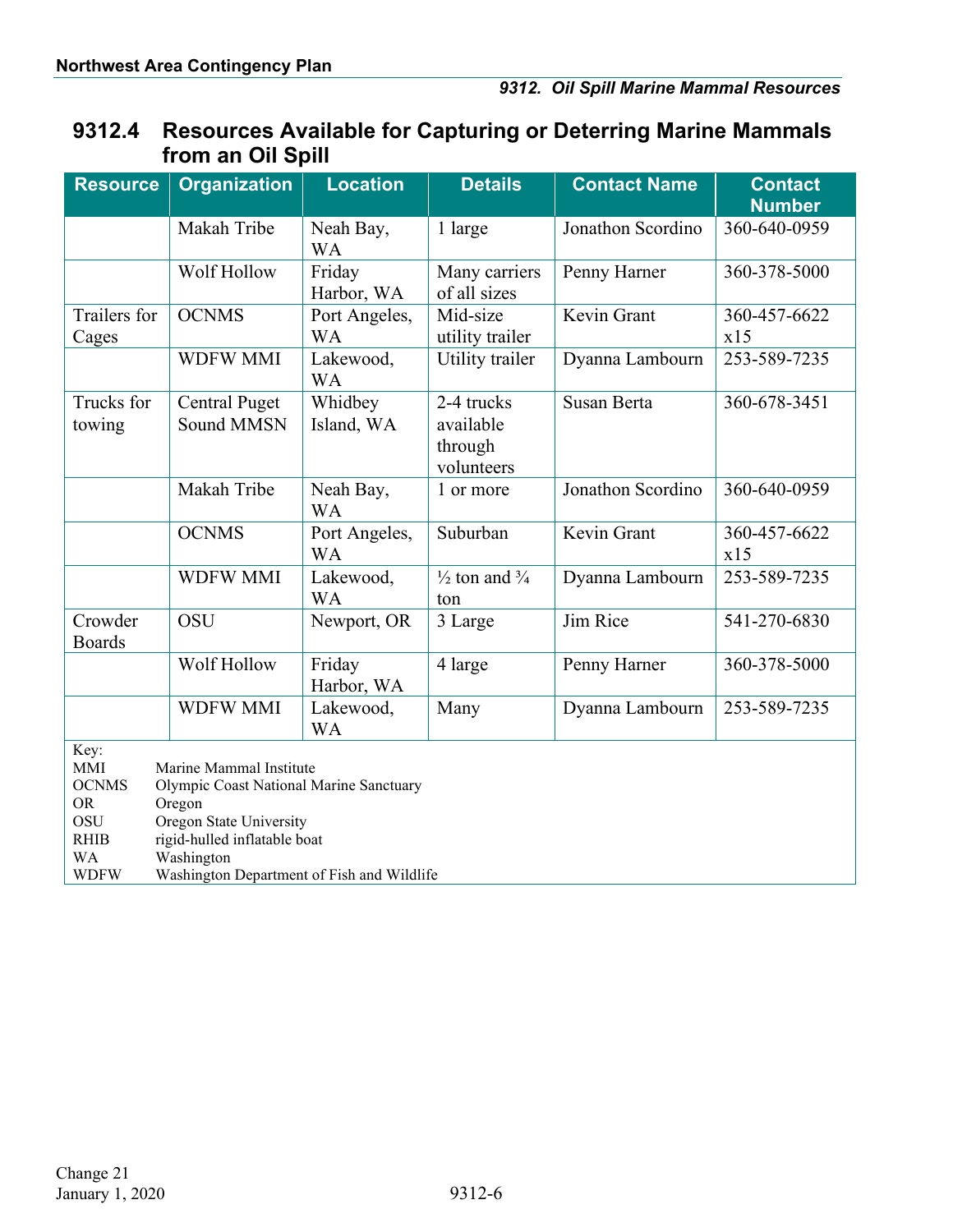#### <span id="page-8-0"></span>**9312.5 Resources Available for Marine Mammal Rehabilitation**

| <b>Resource</b>                             | <b>Location</b>     | <b>Contact</b><br><b>Name</b>   | <b>Contact Number</b> | <b>Capacity</b> |  |  |
|---------------------------------------------|---------------------|---------------------------------|-----------------------|-----------------|--|--|
| <b>PAWS Wildlife</b>                        | 15305 $44th$ Avenue | Dr. John                        | 425-412-4040          | <b>TBD</b>      |  |  |
| Center                                      | W Lynnwood, WA      | Huckabee,                       |                       |                 |  |  |
|                                             | 98087               | Jennifer Convy                  |                       |                 |  |  |
| Wolf Hollow                                 | 284 Boyce Road      | Julie Knight,                   | 360-378-5000          | <b>TBD</b>      |  |  |
| Rehabilitation                              | Friday Harbor, WA   | Penny Harner,                   |                       |                 |  |  |
| Center                                      | 98250               | Shona Aitken                    |                       |                 |  |  |
| Point Defiance                              | 5400 N. Pearl St.   | Dr. Holly Reid,<br>253-404-3671 |                       | <b>TBD</b>      |  |  |
| Zoo and                                     | Tacoma WA 98407     | Dr. Karen Wolf                  |                       |                 |  |  |
| Aquarium                                    |                     |                                 |                       |                 |  |  |
| Oregon Coast                                | 2820 SE Ferry Slip  | Jim Burke                       | 541-867-3474          | <b>TBD</b>      |  |  |
| Aquarium                                    | Rd. Newport, OR     |                                 |                       |                 |  |  |
|                                             | 97365               |                                 |                       |                 |  |  |
| Key:                                        |                     |                                 |                       |                 |  |  |
| <b>OR</b><br>Oregon                         |                     |                                 |                       |                 |  |  |
| to be determined<br>TBD<br>Washington<br>WA |                     |                                 |                       |                 |  |  |
|                                             |                     |                                 |                       |                 |  |  |